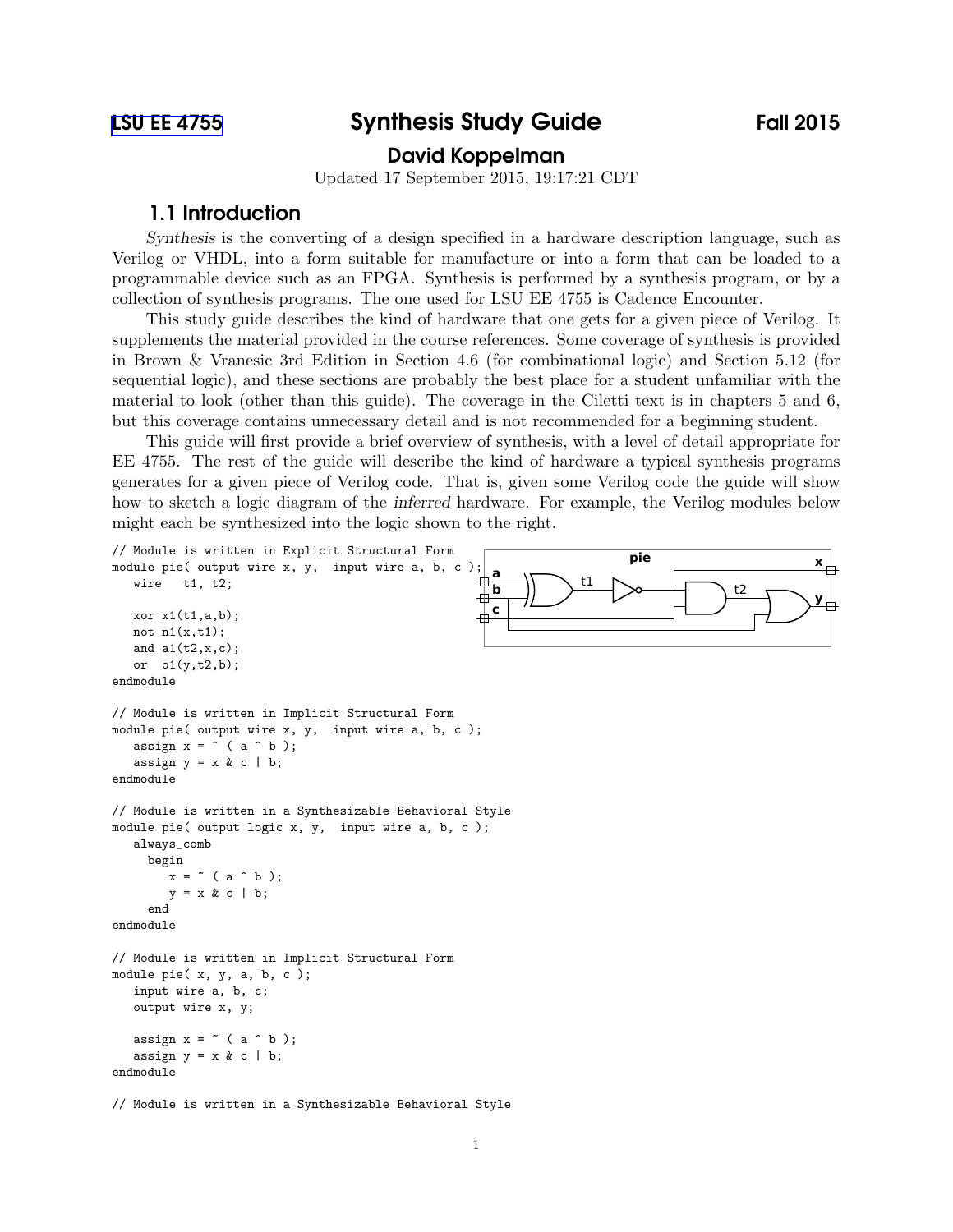```
module pie( x, y, a, b, c );
   input wire a, b, c;
   output logic x, y;
   always @( a or b or c )
     begin
        x = \infty ( a \cap b );
        y = x & c \mid b;end
endmodule
```
Determining the hardware that will be synthesized for a given piece of Verilog is an important skill since the cost and performance of a circuit is determined by what the synthesis program generates.

One might wonder: Why is this hard? Afterall, Verilog is a hardware description language. Actually, Verilog is two languages in one. Verilog written in an explicit structural form describes exactly how components are interconnected. So the synthesis program (at least after the initial inference step, explained below) generates exactly what it read. But Verilog is also a simulation language, in which you can describe what hardware will do by writing behavioral code. Though behavioral code describes what a circuit will do, it does not describe what components are needed to do it. The last module above uses behavioral code.

The Verilog language describes exactly what behavioral code should do during simulation. The language says almost nothing about what kind of hardware corresponds to the behavioral code.

All this suggests that one should use explicit structural code for designing hardware and use behavioral code for writing testbenches (a module that tests other modules by providing inputs to those modules and verifying that their outputs are correct). The problem is that explicit structural code is tedious to write, and so synthesis programs have been developed which can synthesize hardware from behavioral code. They do this by inferring the hardware that corresponds to some piece of Verilog behavioral code.

Current synthesis programs cannot infer hardware for any behavioral code. The behavioral code must follow certain rules, and we will call such code synthesizable behavioral code. These rules are defined by the synthesis programs, they are not part of the Verilog standard. Each synthesis program has different rules but there is a great deal of commonality.

This guide will describe rules which work for the Cadence Encounter synthesis program and the rules should work for many other synthesis programs.

### 1.2 Overview and Terminology

For purposes of designing hardware Verilog (and other HDLs including VHDL) code is written in different styles. A style is a set of rules specifying how the code can be written. In the explicit structural style code cannot contain behavioral code (code following an always or initial) and it cannot contain continuous assignments (assign statements). Such modules only consist of instantiations of other modules and primitives. Code in the implicit structural style cannot contain behavioral code but can contain continuous assignments. Code in a synthesizable behavioral style can contain behavioral code but must follow certain rules, which are described in this guide.

A primitive gate is a gate recognized by Verilog. Examples include and, and xor. A technology module is a module which has been identified as a component in the target technology. For example, INVX1, is a NOT gate defined in the OAU technology library.

Two important kinds of programs for reading HDL code are simulators and synthesis programs. The Verilog code tells the simulator how to determine the values on wires (and registers, etc) over time, and it also directs the simulator to print messages, write files, and so on. Simulators are run to verify the correctness of the design. A synthesis program reads the HDL and applies several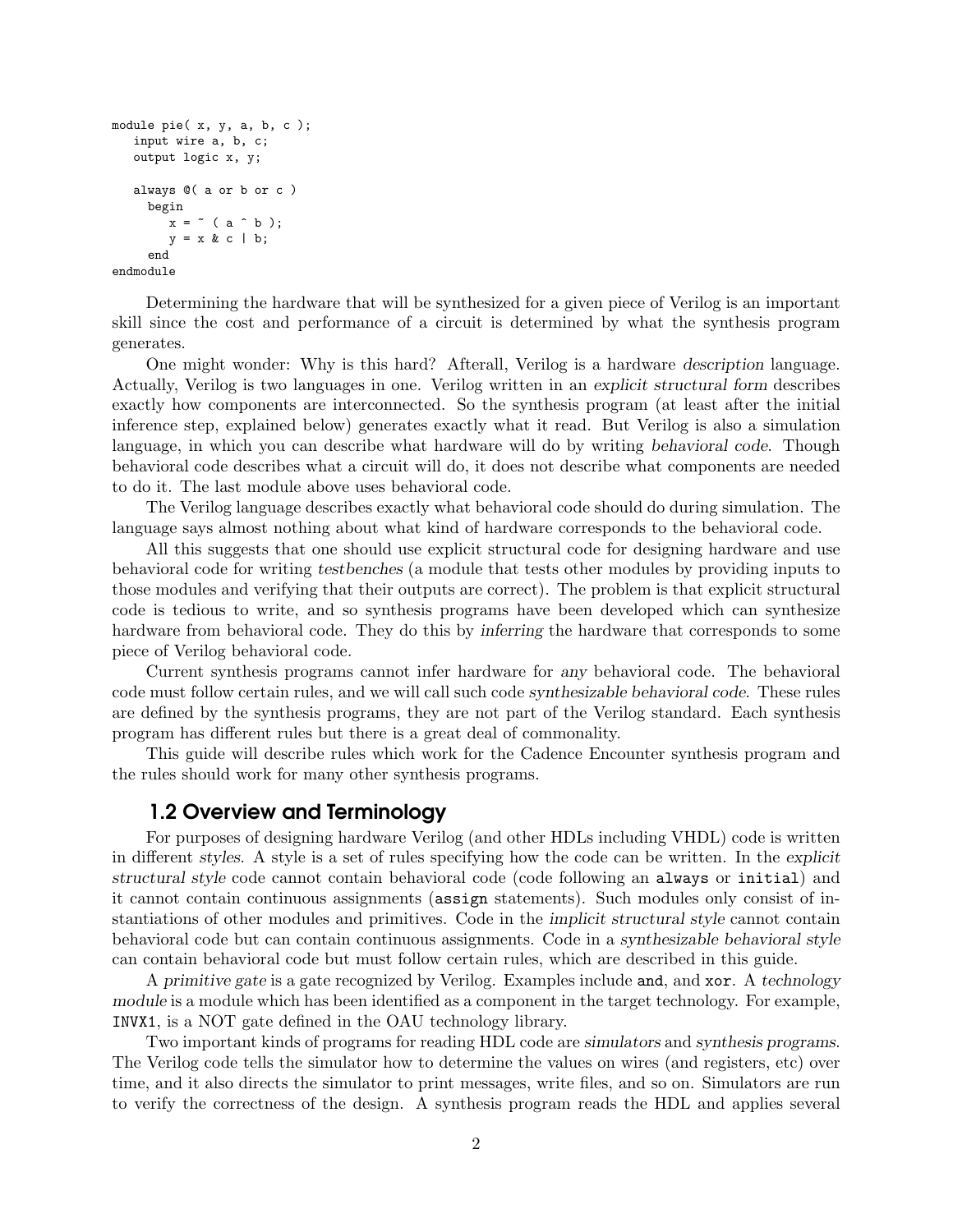passes to convert the HDL into a manufactureble form.

The following is a simplified description of synthesis, describing the steps which we will focus on in this class.

The starting point for synthesis is an HDL model of the design (which might consist of a file or files of Verilog code) which has already been debugged using simulation tools.

The first step is inference. In the inference step the HDL is converted to an explicit structural form. In explicit structural form the design uses only primitive gates, technology modules, or modules that themselves are in explicit structural form. For the pie example above inference is a straightforward process, but for other code things aren't so simple. Understanding how inference works is important and the primary purpose of this study guide.

The next step is optimization. The goal of the optimization step is to reduce the area of the design, improve the speed of the design, or achieve some other goal. Optimization may be performed multiple times. It is typically done initially after inference, and again after subsequent steps that modify the design, such as after technology mapping (see below).

After optimization the synthesis program will perform technology mapping. The goal of technology mapping to replace all primitive gates with technology modules. A technology module is a component that can be manufactured on the chip, a programmable part of an FPGA, or something similar.

Following technology mapping another optimization step may be performed.

The last step (or steps, but we'll consider it one step) is place and route. In place and route the synthesis program (usually a separate place and route program) first decides where on the chip to place the technology modules. Then it decides how to run connections between them.

After place and route the design could be sent to fabrication, but before doing that postsynthesis simulations are performed to verify timing and other characteristics. The post-synthesis simulation uses timing data provided by the synthesis program which is based on the capabilities of technology modules taking into account the impact of fan-out and the length of the wiring between the modules.

EE 4755 students need to know the definitions of the terms described above, that's the easy part. They also need to be able to look at a Verilog description and determine the hardware that would be inferred, and how the hardware might be simplified after optimization. That's the interesting part.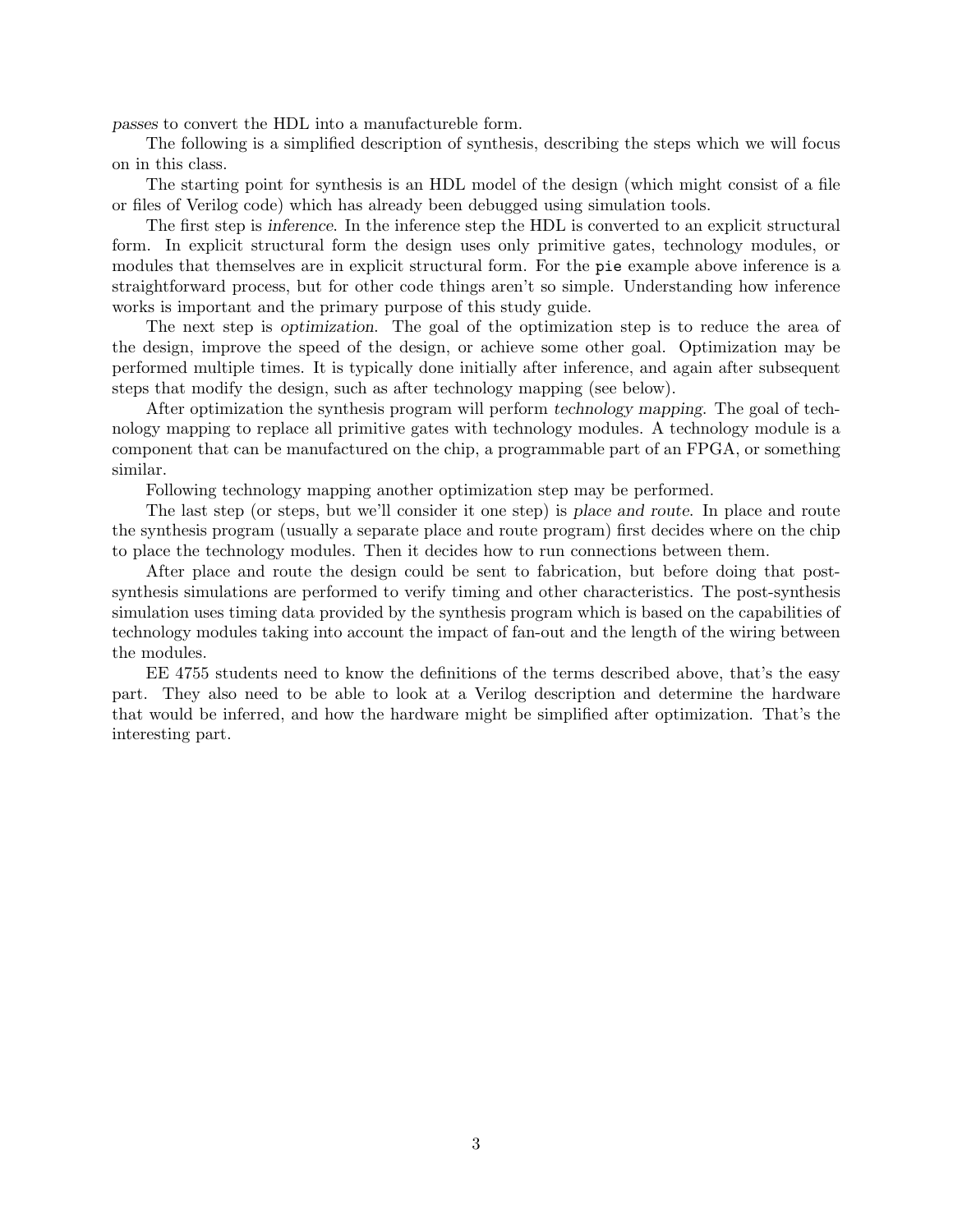# 1.3 Synthesis of Simple Expressions in Implicit Structural Code

Inference of code in implicit structural form is easiest to understand because things declared as wire are wire in the synthesized design and Verilog operators map to hardware in a straightforward way. The Boolean operators are the simplest, since they map to primitive gates. For arithmetic operators, such as +, synthesis programs will use modules from a library (usually provided with the synthesis software). The conditional operator synthesizes into a multiplexor.

### 1.3.1 Inference of Boolean Operators

Boolean operators are inferred to the respective primitive gates. In the example below the  $\hat{\ }$ operator maps to an XOR, the  $\tilde{\phantom{a}}$  to a NOT gate, etc. Notice that  $\tilde{\phantom{a}}$  to is declared as a wire in the module and appears as a wire in the inferred hardware. (Things aren't so simple in behavior code with variables declared logic.)



The module below includes both instantiations and implicit structural logic. The illustration for the inferred hardware shows the instantiated modules as boxes even though hardware would be inferred for them too. A test or homework question should specify whether to show the logic inside of instantiated modules. For the example below the problem might read: Show the hardware that a synthesis program would infer for the module below. Show the instantiated modules as boxes.

```
module adder_r4_c3(sum,a,b);
  input wire [11:0] a, b;
  output wire [12:0] sum;
  wire [2:0] P, G, carry;
  wire [2:0] CO; // Unused.
  ripple_4_block ad0(sum[3:0], CO[0], a[3:0], b[3:0], carry[0]);
  ripple_4_block ad1(sum[7:4], CO[1], a[7:4], b[7:4], carry[1]);
  ripple_4_block ad2(sum[11:8], CO[2], a[11:8], b[11:8], carry[2]);
  gen_prop_4 gp0(G[0], P[0], a[3:0], b[3:0]);
  gen_prop_4 gp1(G[1], P[1], a[7:4], b[7:4]);
  gen_prop_4 gp2(G[2], P[2], a[11:8], b[11:8]);
  assign carry[0] = 1'b0;\text{assign} \quad \text{carry}[1] = G[0];assign carry [2] = G[0] & P[1] | G[1];
  assign sum[12] = G[0] & P[1] & P[2] | G[1] & P[2] | G[2];endmodule
```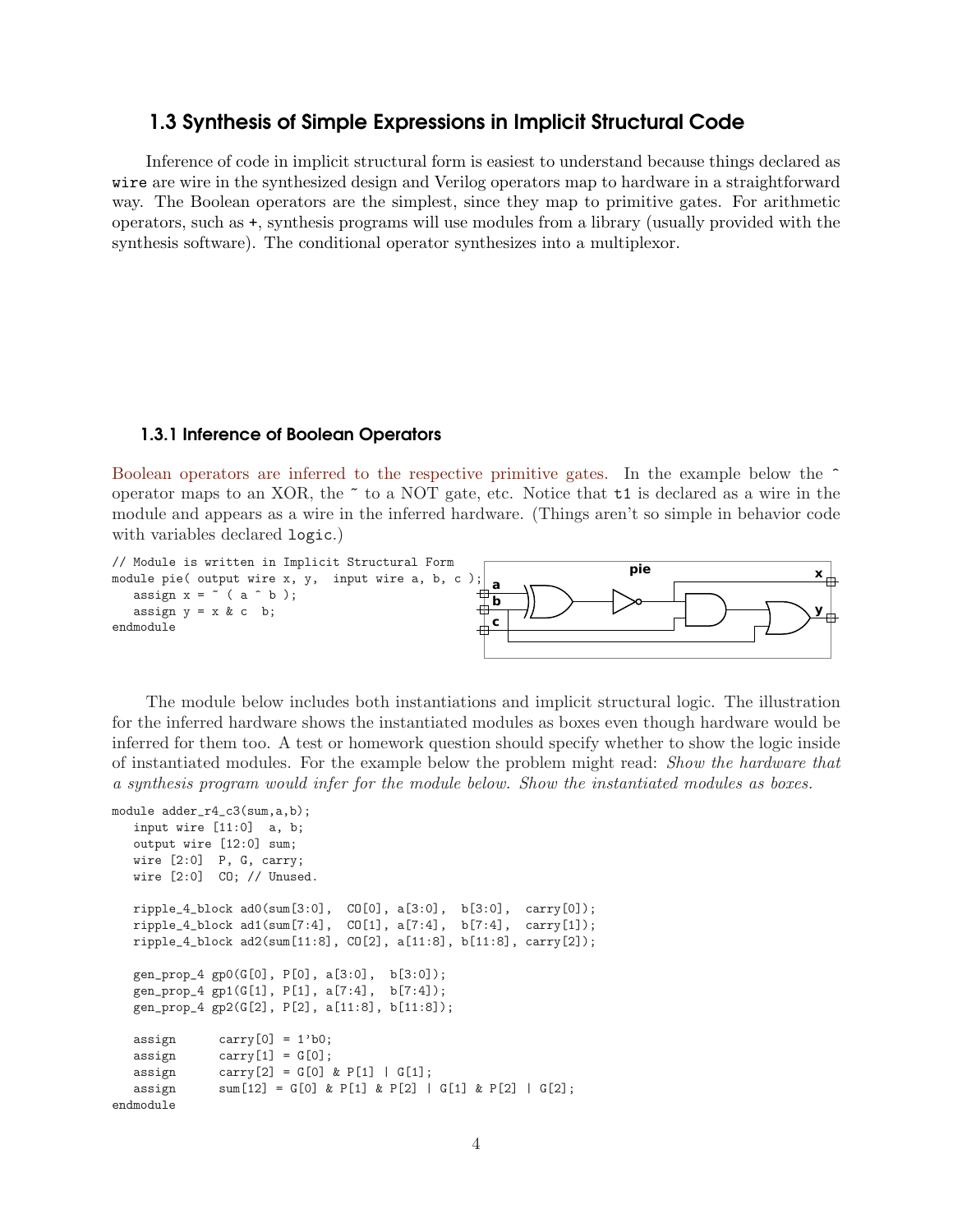

### 1.3.2 Inference of Arithmetic Operators

Arithmetic operators include the four basic operations, as well as comparisons. That is, the comparison in a == b is considered an arithmetic operator. When a synthesis program encounters an arithmetic operator it will substitute (or infer) a corresponding module from a library of arithmetic operators. Most synthesis programs come with such a library, and many let you substitute your own modules. The substituted modules, of course, must be synthesizable.

For our show-the-synthesized hardware problems it will be sufficient to show boxes for the modules performing arithmetic operations (see the borc example below).

The synthesis program too might leave the arithmetic modules as module instantiations (as opposed to showing, say, all the gates that make up the adder). This would make it easier for the synthesis program to optimize circuits containing multiple arithmetic operations.

#### 1.3.3 Inference of the Conditional Operator  $(c \t2 a : b)$

The synthesis program will infer a multiplexor for the conditional operator. An expression of the form c ? a : b will synthesize to a two-input multiplexor, with one input connected to a and the other to b, the control input will connect to c.

When drawing diagrams of the inferred hardware we will show the multiplexor as a multiplexor. As with arithmetic operations, this is both for clarity and as a reminder that the synthesis program too might not replace these modules with gates until after it has made an optimization pass.

Here is a module using the conditional operator and addition:

```
( output wire [15:0] x,
   input wire [15:0] a, b, c,
   input wire d );
   wire [15:0] t = d ? b : c;
   assign x = a + t;
endmodule
```


Often the conditional operator includes a comparison, for example,  $a \leq b$  ? c : d. That, of course, is handled by connecting a and b to a comparison unit.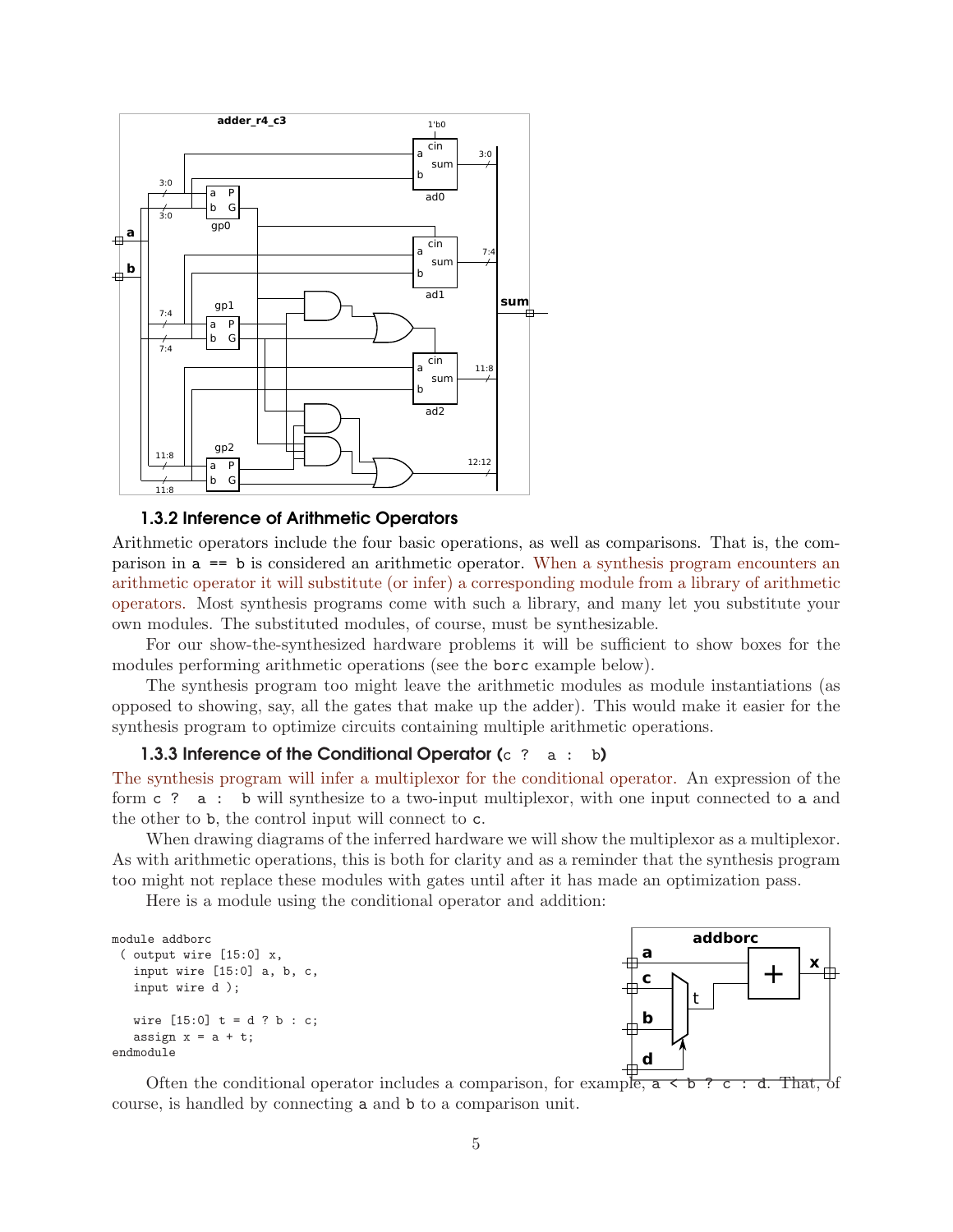# 1.4 Synthesis of Combinational Logic from Behavioral Code

This section describes how combinational logic is inferred from behavioral Verilog code. The Verilog code must be in a synthesiable form suitable for combinational logic, that form is described in the next section. That is followed by a description of the kind of hardware that is inferred for various pieces of code.

### 1.4.1 Restrictions on Verilog Code to Synthesize Combinational Logic

Behavioral code following the rules below (and additional rules, because the list is not complete) will synthesize into combinational logic.

- The code must be in an always or always comb block.
- The sensitivity list must not contain a posedge or negedge.
- The sensitivity list must explicitly list all referenced live-in variables, or consist of a \* which does the same thing.
- A variable must either be always assigned in a block, or never assigned in a block.

There are other restrictions which apply to things not covered in class, such as wait statements or the use of event controls, like @, within a block. Additional restrictions will be given in the sections that follow.

The module below follows these rules:

```
// Will synthesize to combinational logic.
module pie( x, y, a, b, c );
   input wire a, b, c;
   output logic x, y;
   always @( a or b or c )
     begin
        x = \text{``} (a \text{ 'b)};
        y = x & c \mid b;end
endmodule
```
Here is how the code above follows the rules: The behavioral code is in an always block. (As opposed to an initial block.) The sensitivity list (the stuff after the @) does not have an edge trigger, and does list each live-in variable that has been used,  $a$ ,  $b$ , and  $c$ . (The variable x is referenced but it is not live in because its value is assigned before it is used.) Both x and y are always assigned.

In contrast, the module below breaks some of these rules and so will not synthesize to combinational logic:

```
// Will NOT synthesize to combinational logic.
module pie( x, y, a, b, c );
   input wire a, b, c;
   output logic x, y;
   always @( a or b )
     begin
        x = \tilde{b} (a \hat{b});
        if ( c ) y = x & c \mid b;
     end
endmodule
```
Here is how the code above violates the rules: The sensitivity list omits c. The variable y is only sometimes assigned. The synthesis program might reject this code for the incomplete sensitivity list. Even if that were corrected, the conditional assignment would result in a latch being used for y.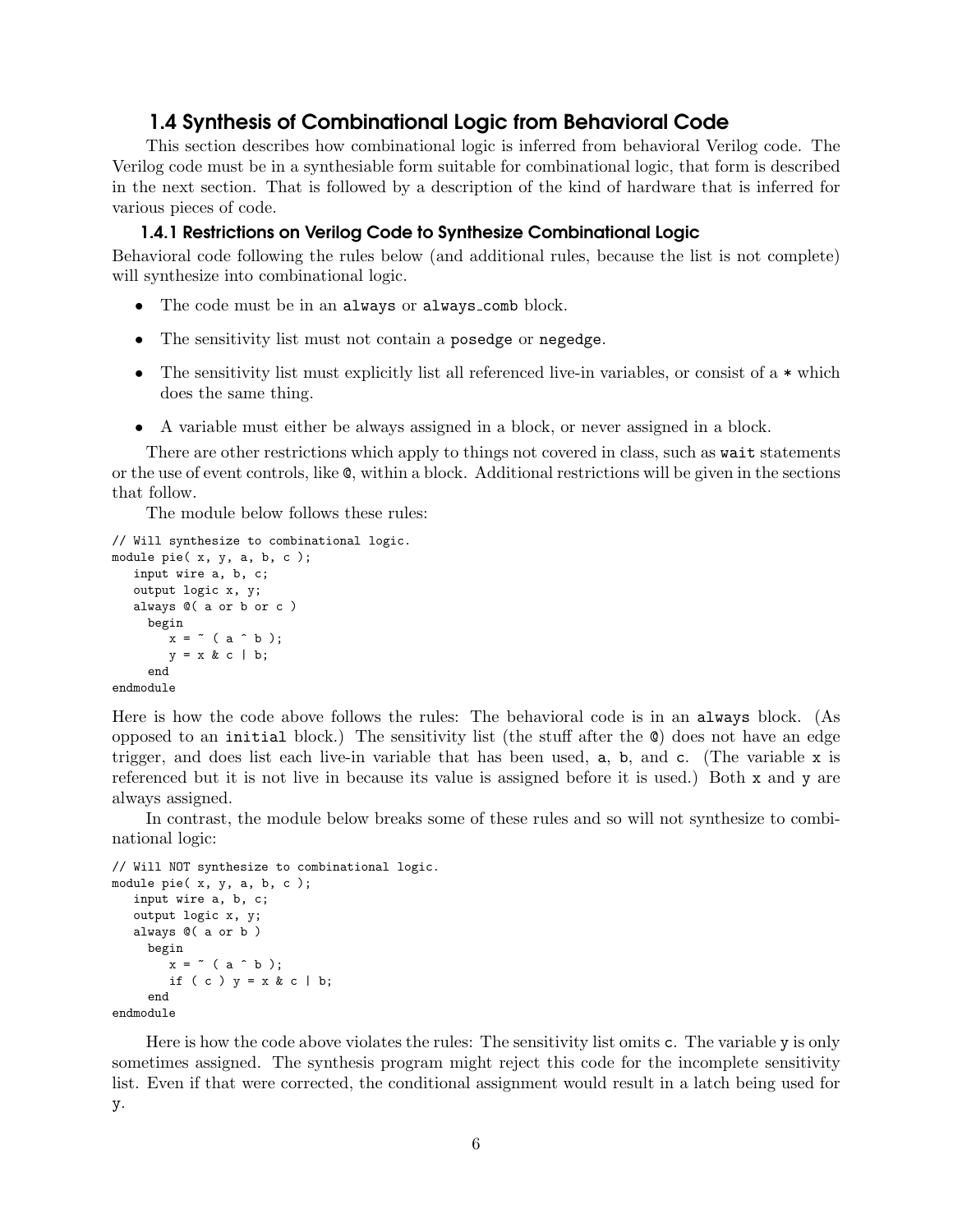### 1.4.2 Inference of Simple Assignments, and the Handling of Var (non-net) Type Objects

For procedural code consisting of assignments, such as the code below, the method to determine the inferred hardware is the same as the method used for implicit structural code.

Consider again the behavioral pie module below.

```
module pie( x, y, a, b, c );
   input wire a, b, c;
   output logic x, y;
   always @( a or b or c )
     begin
        x = \tilde{b} ( a \hat{b});
        y = x & c \mid b;end
```


endmodule

Notice that  $x$  and  $y$  are declared logic but they appear as wire. In this case there is exactly one wire for each logic. If there are loops then a logic can synthesize into multiple wires.

#### 1.4.3 Inference of if Statements

One or more multiplexors will be inferred for an if statement in behavioral code. To be exact, there will be one multiplexor for each distinct register assigned in the if or else part. One mux input is for the value produced in the if part, the other is for the value produced in the else part. If no value is produced in either the if or else part then the value before the if is used.

In the example below there are two if statements. In the first if statement, if (d)  $t = b$ ; else  $t = c$ ;, t is assigned in both the if and else parts, and so both multiplexor inputs come from value assigned inside the respective parts. Notice that the statement creates three versions of t, one each in the if and else statements, and a third version at the output of the multiplexor. In the synthesized hardware each of these is a separate wire.

In the second if statement there is no else part (which is the same as an else part in which t was not assigned). So for the second mux the condition-false (top) input to the mux is the "old" value of t. Also notice that a comparison unit is used to provide the condition for the mux.



### endmodule

### 1.4.4 Inference of case Statements and Multiple if Statements

For a case statement with consecutive case constants the synthesis program will infer a multiplexor. For an example, see the imult\_ord\_radix\_4 in the sequential logic section below.

Though each if statement will be inferred as a two-input multiplexor, under the right conditions an optimization pass can combine these into a single multiplexor.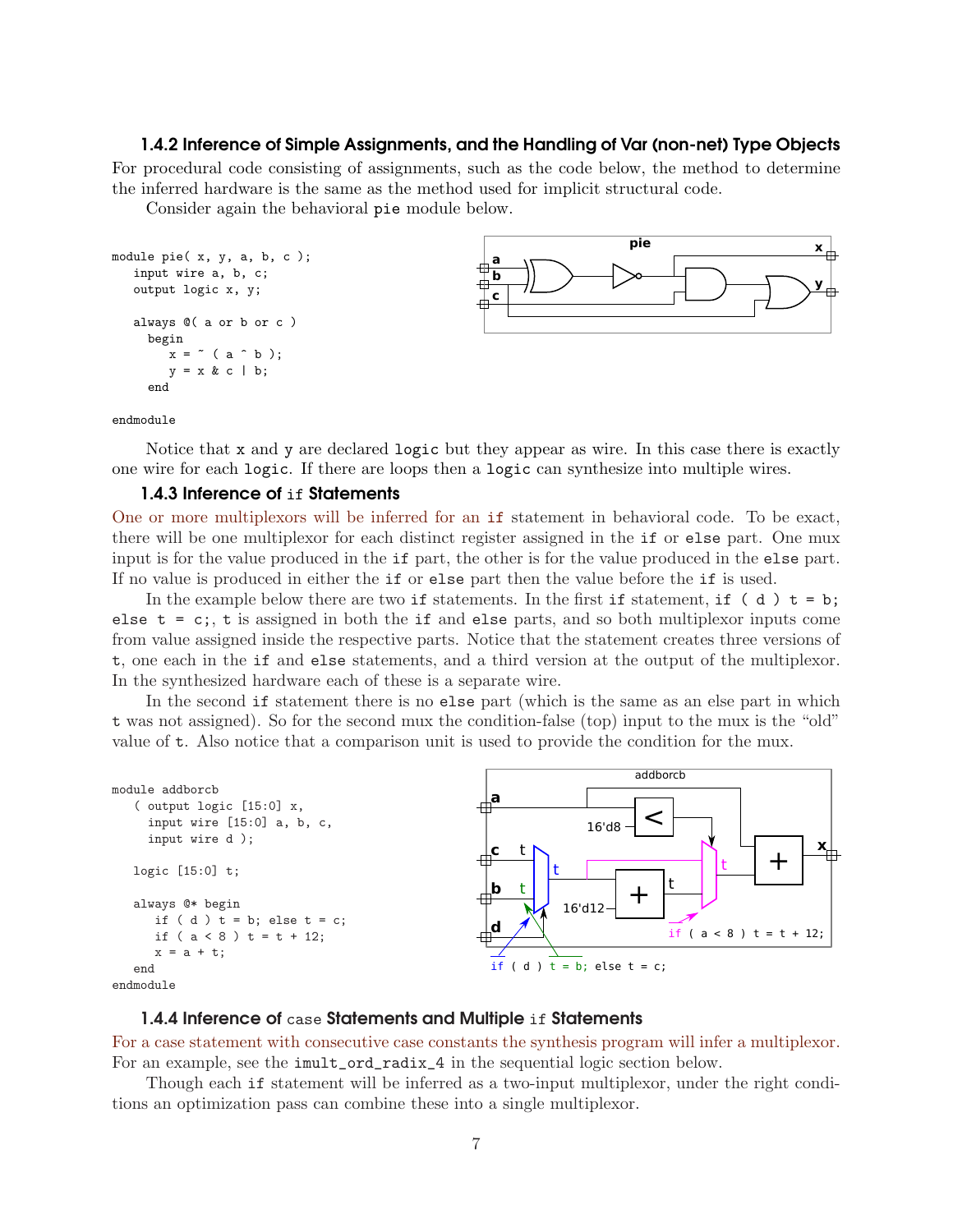### 1.4.5 Inference of Iteration Constructs (Loops)

Iteration constructs include for and repeat. For these to be synthesizable the number of iterations must be an elaboration-time constant.

For example, for (int i=0; i<10; i++) is fine. However the example below won't synthesize because the synthesis program does not know the value of myluckynumber.

```
// Won't synthesize because of myluckynumber
module simple(x,myluckynumber,a);
   input wire [7:0] myluckynumber;
   input wire [15:0] a;
   output logic [15:0] x;
   always @* begin
      x = 0:
      for ( int i=0; i\langle i\langlemyluckynumber; i++ ) x = x + a;
   end
endmodule
```
If you need to synthesize something like the module above and there is a reasonable maximum to the number of iterations, you can guard the loop body with an if:

```
// Will synthesize.
module var_iter(x,myluckynumber,a);
   input wire [7:0] myluckynumber;
   input wire [15:0] a;
   output logic [15:0] x;
  localparam int MAX_LUCKY = 15;
   always @* begin
     x = 0;for ( int i=0; i<MAX_LUCKY; i++ ) if ( i < myluckynumber ) x = x + a;
   end
endmodule
```
To determine the what hardware will be inferred for a loop just duplicate the loop body by the number of iterations, and make the loop variable (i in the example above) a constant in each body. (Duplicating the body of a loop is called loop unrolling and is an important technique in code optimization which you might see in other courses.) For example, consider:

```
module the_hard_way( output logic x, input wire [3:0] a, b );
```

```
always_comb
     begin
        x = 0;for (int i=0; i \le 4; i++) x = x \mid (a[i] \cap b[i]);
         x = \tilde{x};
     end
endmodule
```
The number of iterations is 4. So to the synthesis program this is equivalent to:

```
module the_hard_way_unrolled( output logic x, input wire [3:0] a, b );
   always_comb
     begin
        // Note: This is not something you will actually see because
        // the synthesis program unrolls the loop, not you.
        x = 0;
        x = x \mid (a[0] \cap b[0]);
        x = x \mid (a[1] \cap b[1]);
```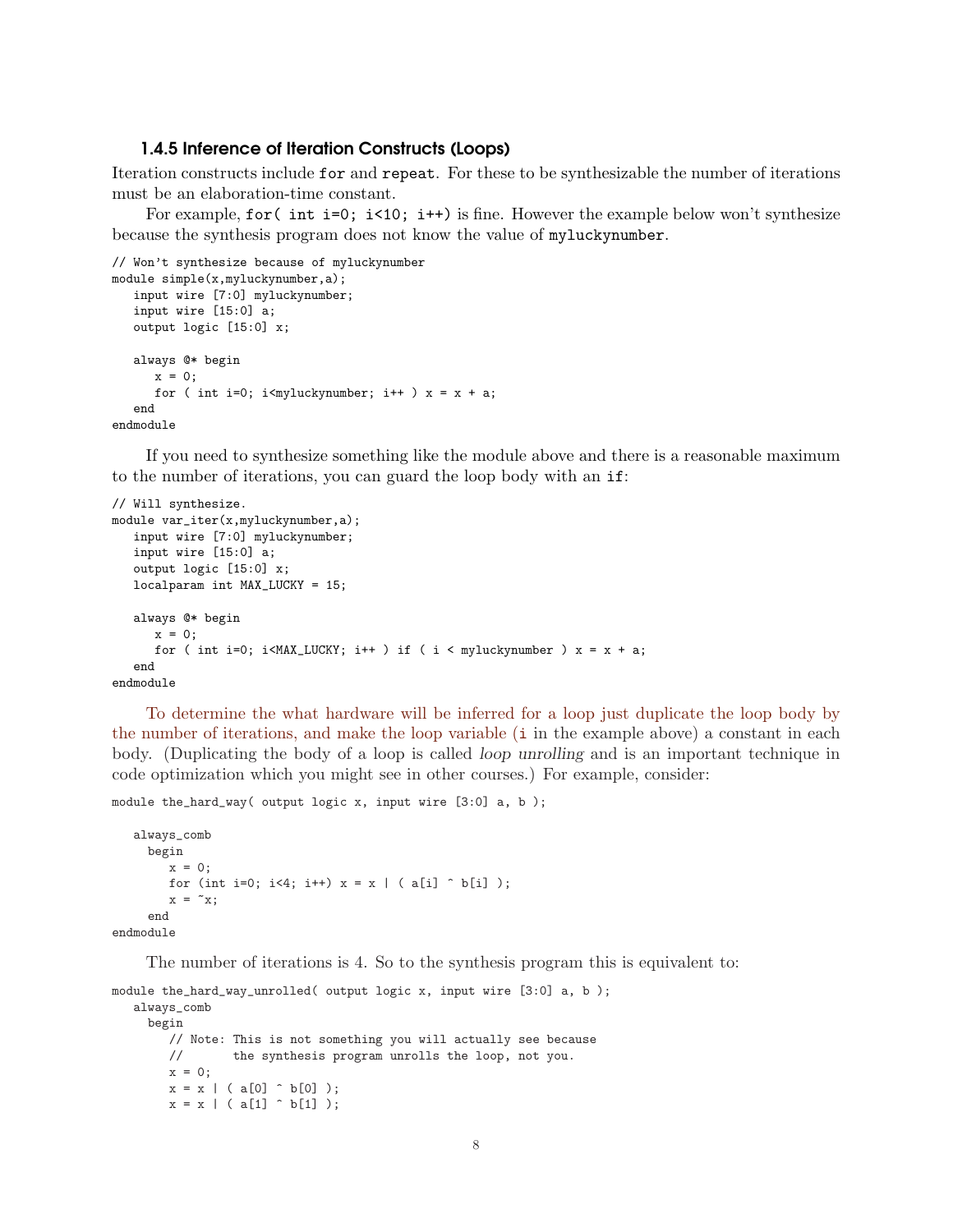$x = x \mid (a[2] \cap b[2])$ ;  $x = x \mid (a[3] \cap b[3])$ ;  $x = \tilde{x}$ ; end endmodule

The inferred hardware (before optimization) will be:



Here are some important things to observe about this example:

- The variable i has been replaced by constants, in this example the bit positions for a and b.
- For each time x was assigned a wire was synthesized.
- This module is practical because the number of iterations was small. If it were, say, 100,000, the cost of the hardware would probably be too high.
- Some optimizations can be applied, most obviously eliminating the leftmost OR gate.

The module below compares two signed numbers one pair of bits at a time, starting from the most-significant bit. The behavioral code should be reasonably easy to follow, but the inferred hardware in the illustration that follows might be considered a mess. Mess or not, it's ripe for optimization.

```
module compare( output logic gt, lt, input wire [2:0] a, b );
  always @* begin
     gt = 0; lt = 0;
     for ( int i=2; i>=0; i-- )
        if ( !gt && !lt ) begin
           if (a[i] < b[i]) ) lt = 1;
           if (a[i] > b[i]) gt = 1;end
  end
endmodule
```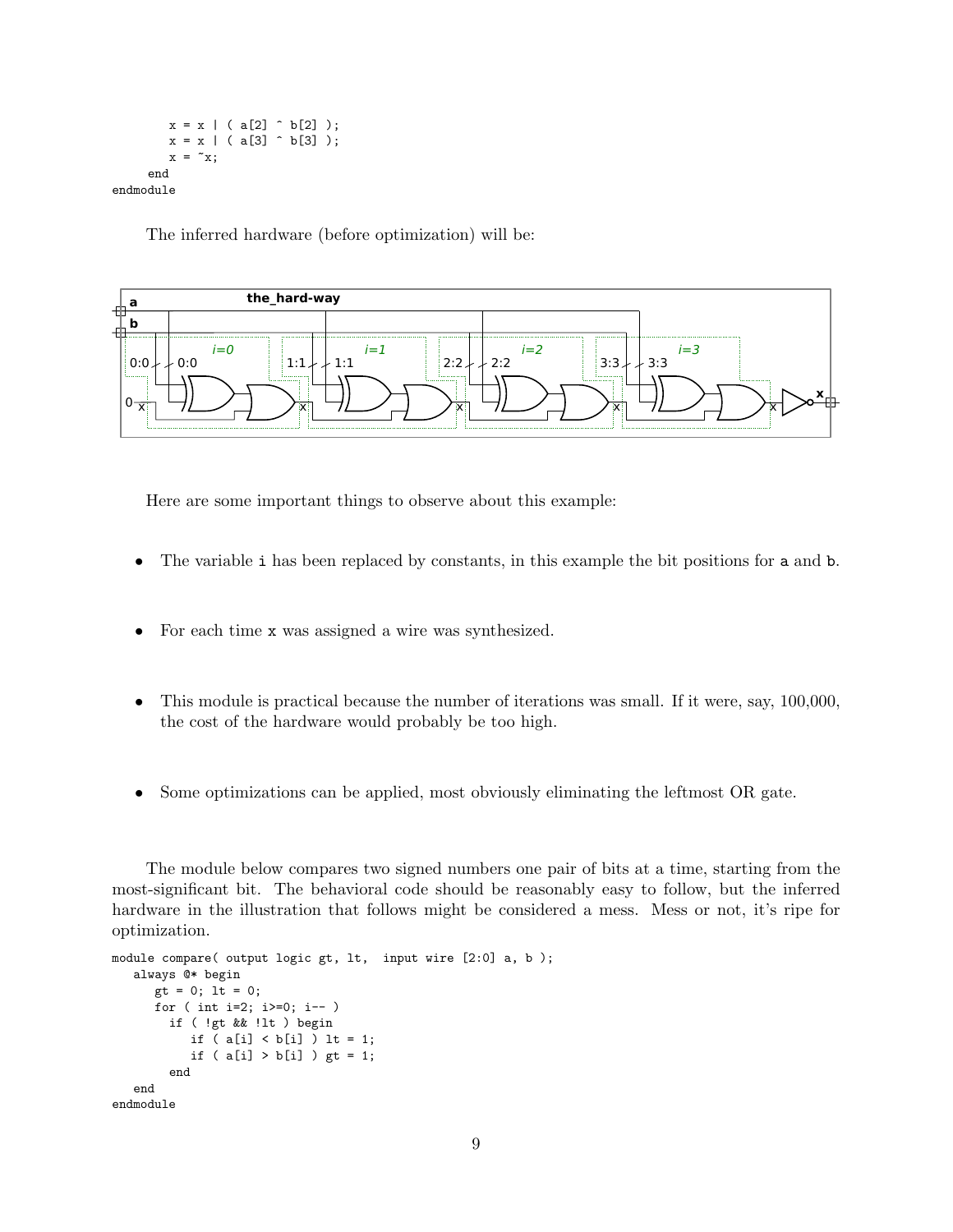

The initial assignments to gt and lt are synthesized as wires driven by constant values, that's shown in gold above. Each of the three i loop iteration bodies is shown in a green box. An entire loop body is guarded by an if (!gt && !1t), that's shown in blue for the second iteration: if the condition is false the values of lt and gt pass through unchanged to the next iteration or to the module outputs. Within an iteration  $gt$  is set to 1 if the  $>$  comparison is true, that's shown in purple for the last iteration.

Test your understanding by tracing the changes in lt for some sample numbers, both in the Verilog code and in the diagram of the inferred hardware.

Because the loop body operates on one-bit quantities many optimizations can be applied. Notice that the  $\leq$  and  $\geq$  comparisons can be replaced by AND gates with one input inverted, the replacement for the  $\leq$  is shown in the diagram below. The mux used for the if  $(a[i] \leq b[i])$ ) lt = 1; comparison can be replaced by an OR gate. (If you don't see it draw a truth table.) These two optimizations appear in green. The OR gate can itself be eliminated, that's shown in purple. It can be eliminated because if the select signal for the mux is 1, choosing the OR-gate output, the value of lt must be zero.



The completed hand-optimized module is shown below: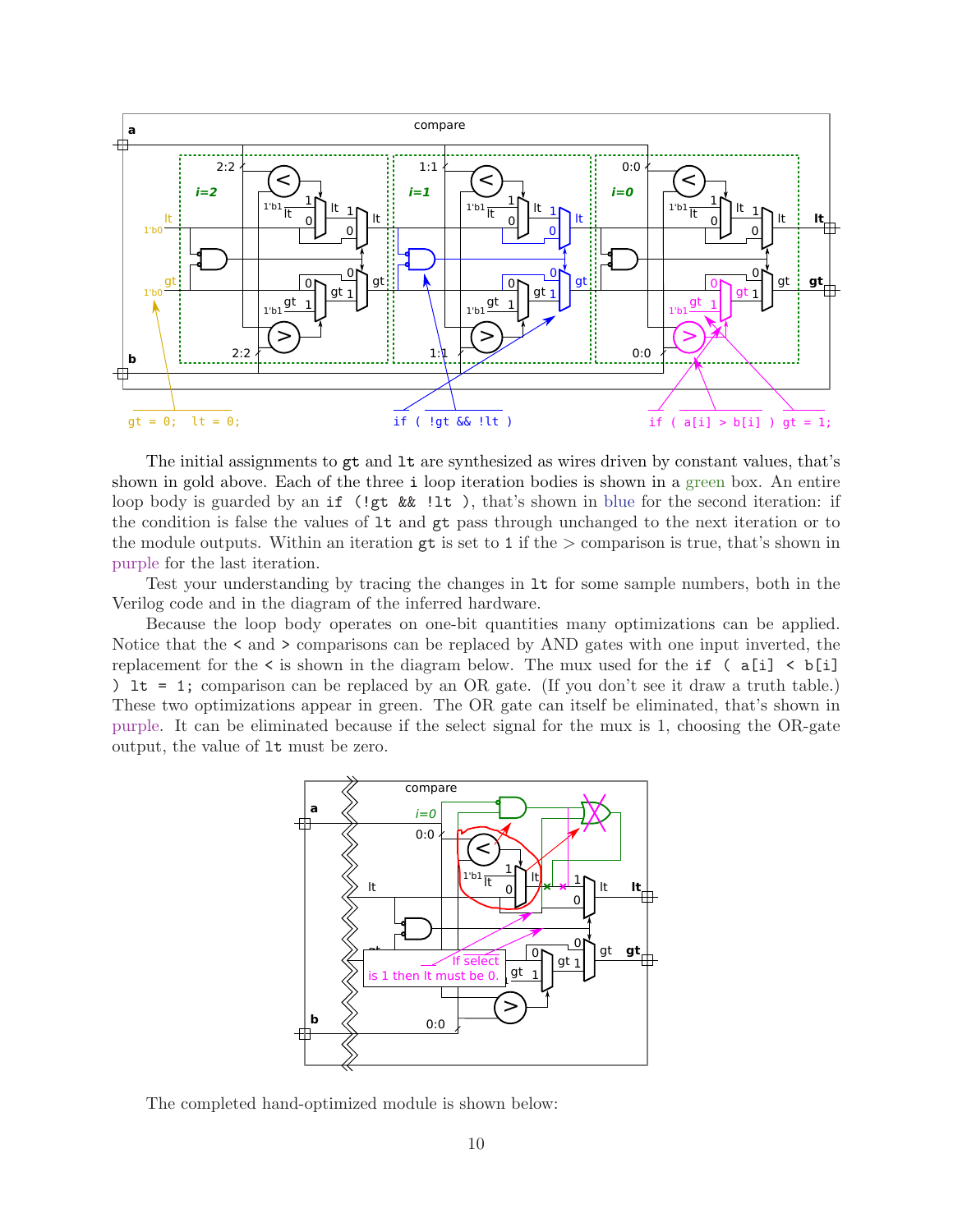

# 1.5 Synthesis of Sequential Logic

Sequential logic (logic which includes a clock and edge-triggered registers or flip flops) is inferred for behavioral Verilog in the following form:

- The code must be in an always or always ff block.
- The sensitivity list must contain a posedge or a negedge and nothing else.

There are other restrictions which apply to topics not covered in class, such as wait statements or the use of event controls, like @, within a block.

For code in this form an edge-triggered register will be inferred for each variable assigned in such an always block. An inferred register will be removed during optimization if the corresponding variable is not live out with respect to the block.

A variable is considered live out with respect to a block is the value assigned in the block is used outside the block. In module imult\_ord\_radix\_4 (further below) variables im and pp are not live out, but bit and product are live out.

If a variable is conditionally assigned then either an enable signal or a multiplexor will be used.

The example below shows a simple count down timer. Variable bit is live out because it is used to determine the value of ready and as an if condition, and so a register is inferred for it. Because it is not always assigned an enable signal is generated. The inferred logic for the if/else chain has simplified from two multiplexor to one, this is possible because of the enable signal.



bit

ready

next value of bit

en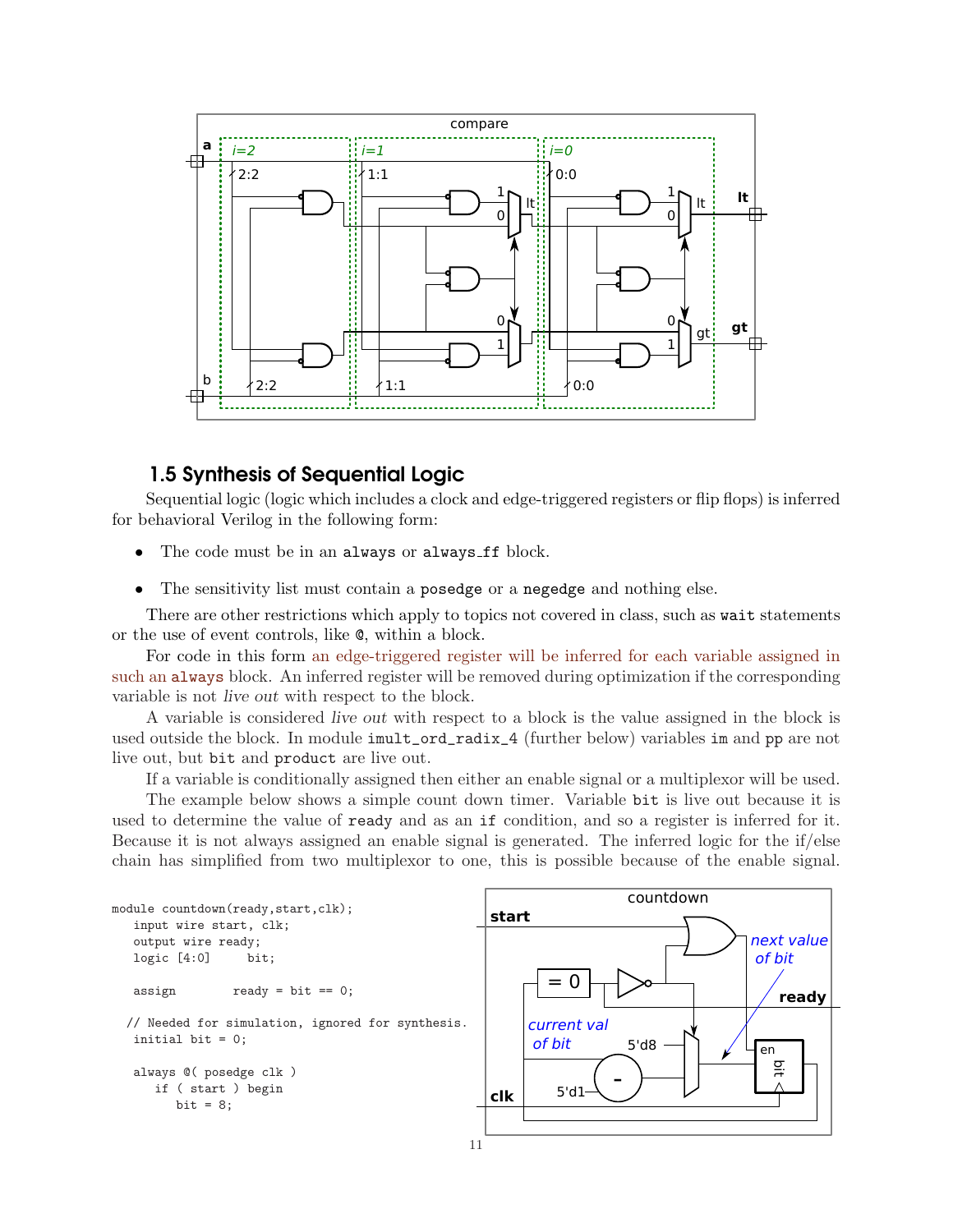```
end else if ( bit != 0 ) begin
  bit = bit - 1;
end
```
endmodule

The example below is more complex, but follows the same rules. Notice here that variables mb and pp are assigned but because neither is live-out, no registers are synthesized for them.

module imult\_ord\_radix\_4(product,ready,multiplicand,multiplier,start,clk);

```
input wire [15:0] multiplicand, multiplier;
  input wire start, clk;
  output logic [31:0] product;
  output wire ready;
  logic [4:0] bit;
  assign ready = !bit;
  // cadence translate_off
  initial bit = 0;
  // cadence translate_on
  wire [17:0] multiplicand_X_1 = \{2'b0, multiplicand};
  wire [17:0] multiplicand_X_2 = \{1'b0, multiplicand, 1'b0};
  wire [17:0] multiplicand_X_3 = multiplicand_X_2 + multiplicand_X_1;
  logic [17:0] pp; // Partial Product
  logic [1:0] mb; // Multiplier Bits
  always @( posedge clk )
    if ( ready && start ) begin
       bit = 8;
       product = { 16'd0, multiplier };
    end else if ( bit ) begin
       mb = product[1:0];case ( mb )
         2'd0: pp = {2'b0, product[31:16] };
         2'd1: pp = {2'b0}, product[31:16] } + multiplicand_X_1;
         2'd2: pp = {2'b0, product[31:16] } + multiplicationd_X^2;2'd3: pp = {2'b0, product[31:16] } + multiplicand_X_3;
       endcase
       product = \{ pp, product[15:2] \};
       bit = bit - 1;
    end
endmodule
```